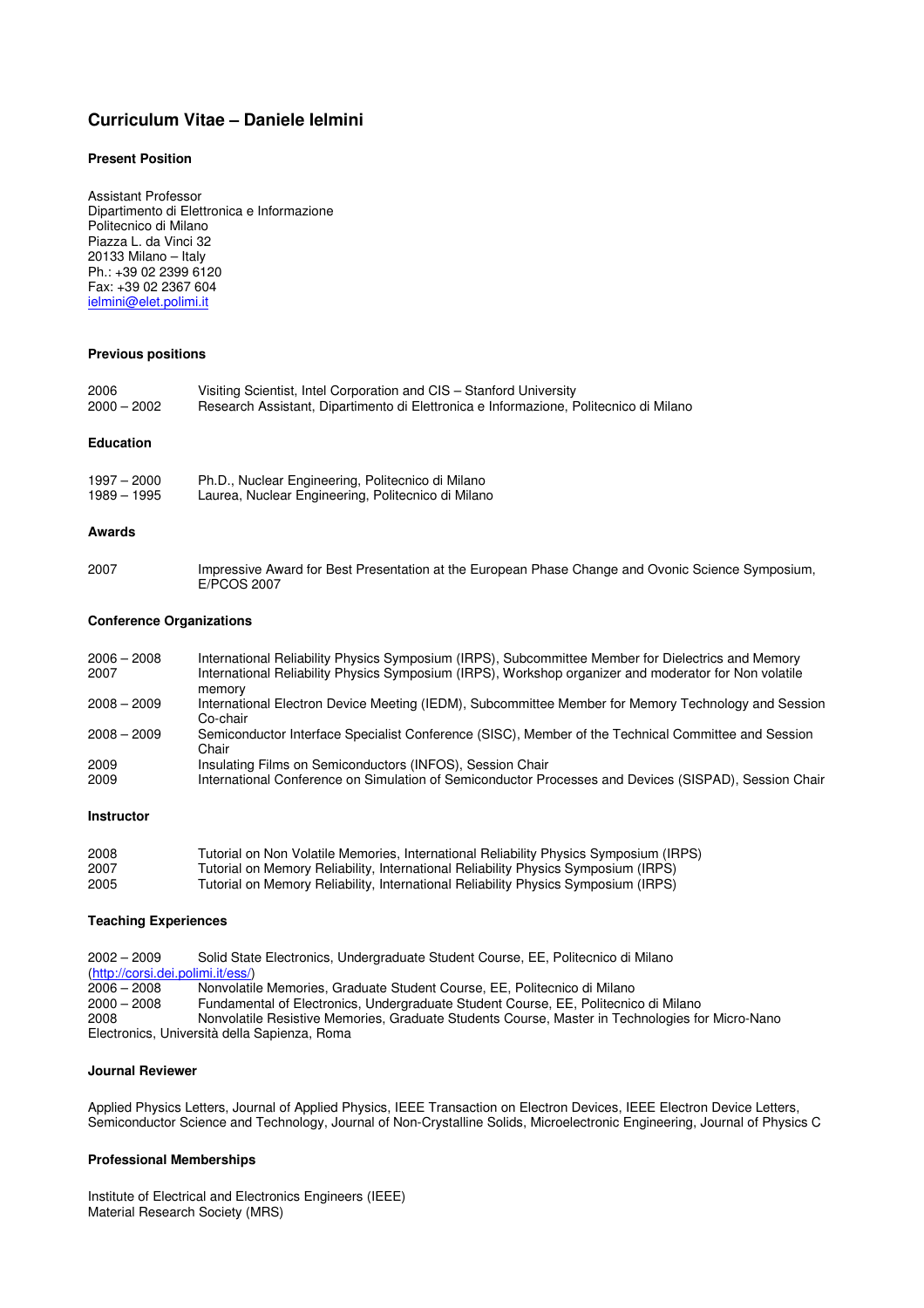# **General Research Interests**

Research interests fall in the realm of CMOS and post-CMOS devices and circuits, particularly regarding the characterization and modeling of memory devices and their scaling challenges. My past research activity has been devoted to the following topics:

- CMOS front-end reliability (leakage currents, hot carrier effects, NBTI)
- Modeling and characterization of CMOS-based non volatile memories (Flash, nanocrystal, charge trap memories)
- Modeling and characterization of emerging non volatile memories (phase change memory PCM, resistive switching memory – RRAM)

## **Ph.D./Postdoc Student Supervisor**

Christian Monzio Compagnoni (Ph.D., 2005, now Assistant Professor at PoliMi) Deepak Sharma (Post doc, 2006 – 2008, now with EPFL – Lausanne) Davide Mantegazza (MS 2004, Ph.D. 2008, now with Intel Corporation) Ugo Russo (MS 2005, Ph.D. 2009, now with CNR-MDM Laboratories) Simone Lavizzari (MS 2006, Ph.D. expected in 2010) Carlo Cagli (MS 2007, Ph.D. expected in 2011) Davide Fugazza (Ph.D. expected in 2011) Federico Nardi (MS 2008, Ph.D. expected in 2012)

## **Invited seminars**

- "Characterization and modeling of stress induced leakage currents in thin gate dielectrics," STMicroelectronics, Agrate Brianza, Italy, Feb. 11, 2000.
- "Characterization and modeling of SILC in MOSFETs and memories," Università La Sapienza, Roma, Italy, Oct. 8, 2001. - "Characterization, modeling and prediction of data retention for Flash memories," STMicroelectronics, Agrate Brianza, Italy, Nov. 22, 2002.
- "Understanding data loss in Flash memories, characterization methods and physical mechanisms," STMicroelectronics, Agrate Brianza, Italy, Mar. 10, 2005.
- "Phase change memory characterization and modeling: data retention and recovery behavior," Stanford University, Stanford, CA, USA, Dec. 9, 2005.
- "Physical modeling of threshold switching in chalcogenide glasses," RWTH Aachen, Apr. 12, 2007.
- "Electrical modeling of material and cell behavior in phase change memories," Numonyx, Agrate Brianza, Italy, Jul. 5, 2007.
- "Conduction mechanisms and threshold switching in amorphous chalcogenide phase change materials," Dipartimento di Fisica, Università di Modena, Italy, Nov. 23, 2007.
- "Resistive-switching materials and memories," Inter-University Nano-Electronic Team, Bertinoro, Italy, Nov. 24, 2007.
- "PCM electrical characterization and reliability," Numonyx, Agrate Brianza, Italy, Jul. 21, 2008.
- "Physical mechanism and modeling of threshold switching in PCM cells," Intel Corporation, Santa Clara, CA, USA, Aug. 1, 2008.
- "Reset current scaling and reliability trends in phase change memory," Numonyx, Agrate Brianza, Italy, Nov. 18, 2008. - "Physical modeling of electrical conduction and switching in phase change memories," Intel Corporation, Santa Clara, CA, USA, Dec. 18, 2008.
- "Physical mechanism and modeling of resistance switching in metal-oxide resistive memory (RRAM) devices," Lawrence Berkeley National Laboratories, Berkeley, CA, USA, Dec. 19, 2008.
- "Unified view into structural relaxation and crystallization in phase change memories," Intel Corporation, Santa Clara, CA, USA, Apr. 22, 2009.
- "Modeling resistance switching in metal oxide and chalcogenide materials," Hewlett-Packard Labs, Palo Alto, CA, USA, Apr. 24, 2009.
- "Reliability and scaling challenges of phase-change memories from a physical-modeling perspective," Samsung Electronics, Giheon, South Korea, Jul. 22, 2009.
- "Reliability and scaling challenges of phase-change memories from a physical-modeling perspective," Hynix, Ichon, South Korea, Jul. 23, 2009.
- "Reliability and scaling challenges of phase-change memories from a physical-modeling perspective," Korea Institute for Science and Technology, KIST, Seoul, South Korea, Jul. 23, 2009.
- "Distributed Poole-Frenkel conduction in amorphous phase change materials," Intel Corporation, Santa Clara, CA, USA, Sept. 8, 2009.

## **Patents**

[1] A. Visconti, M. Bonanomi, D. Ielmini and A. S. Spinelli, "Method for programming/erasing a non volatile memory cell device, in particular for flash type memories," European Patent EP 1 833 058 A1, United States Patent Application US 2007/0211534 A1.

# **Book Chapters**

[2] D. Ielmini, "Phase change memory device modeling," in Phase Change Materials - Science and Applications, S. Raoux and M. Wuttig Eds., 299-330 (2009). ISBN 978-0-387-84873-0.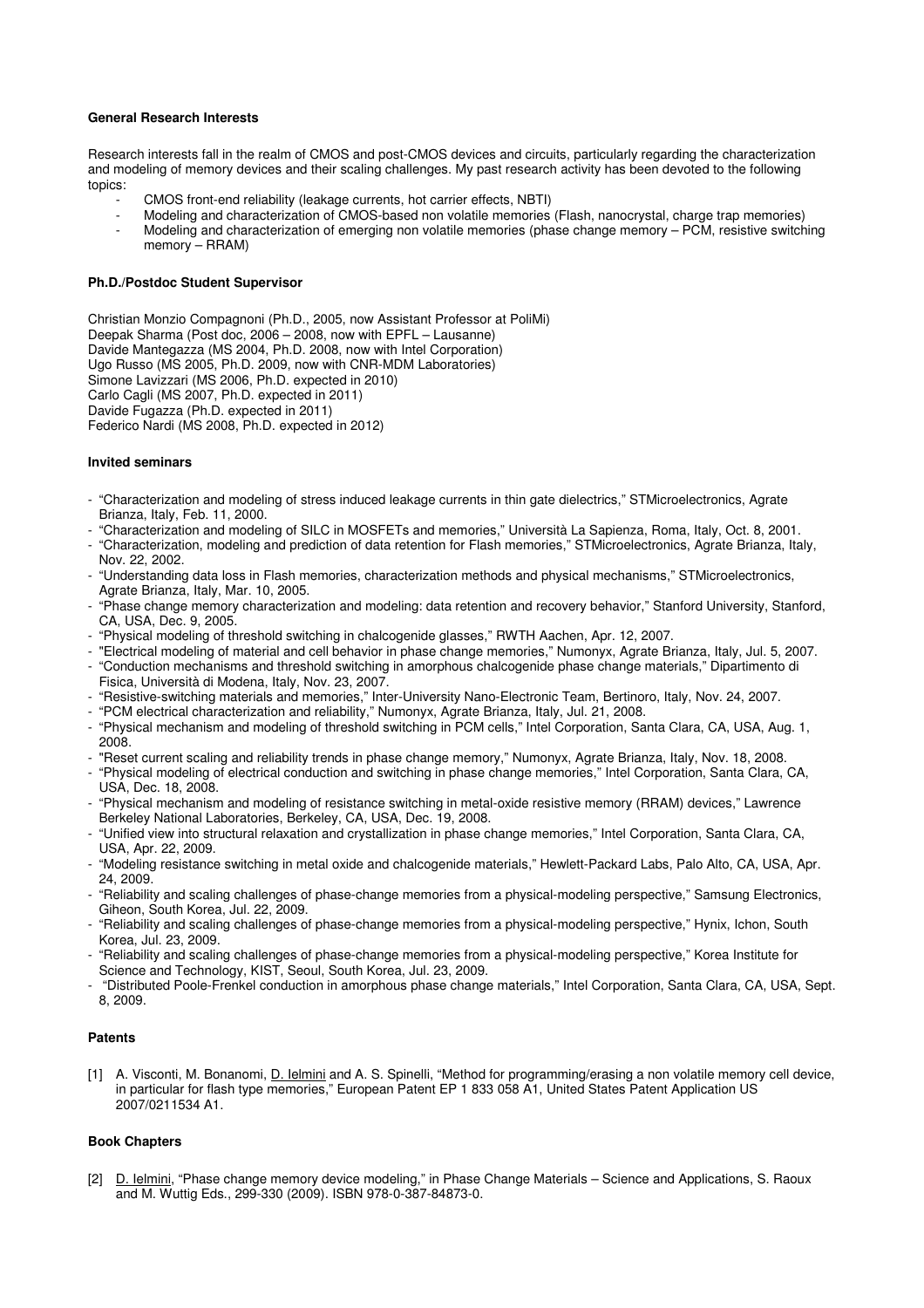[3] C. Monzio Compagnoni, R. Gusmeroli, A. S. Spinelli, D. Ielmini, A. L. Lacaita and A. Visconti, "Present status and scaling challenges for the NOR Flash memory technology," in Solid State Electronics Research Advances, Sergo Kobacze ed., 101-134 (2009). ISBN 978-1-60021-851-4

## **Invited Papers in Journals and Conference Proceedings**

- [4] A. Pirovano, A. Redaelli, F. Pellizzer, F. Ottogalli, M. Tosi, D. lelmini, A. L. Lacaita and R. Bez, "Reliability study of phasechange non-volatile memories," IEEE Trans. on Device and Material Reliability 4, 422-427 (2004).
- [5] D. Ielmini, A. S. Spinelli and A. L. Lacaita, "Recent developments on Flash memory reliability," Proc. INFOS 2005, published on special issue of Microelectron. Eng. 80C, 321-328 (2005).
- [6] C. Monzio Compagnoni, R. Gusmeroli, <u>D. Ielmini,</u> A. S. Spinelli, A. L. Lacaita, "Silicon nanocrystal memories: a status update," Journal of Nanoscience and Nanotechnology 7, 193-205 (2007).
- [7] D. Ielmini and A. L. Lacaita, "Physical modeling of conduction and switching mechanisms in phase change memory cells," European Phase Change and Ovonics Science Symposium, E\*PCOS (2007).
- [8] A. L. Lacaita and D. Ielmini, "Status and challenges of phase change memory modeling," European Solid-State Device Research Conference, ESSDERC, 214-221 (2007).
- [9] A. L. Lacaita and D. Ielmini, "Reliability issues and scaling projections for phase change non volatile memories," IEDM Tech. Dig.,157-160 (2007).
- [10] A. L. Lacaita, U. Russo and D. Ielmini, "Recent advances on the modeling of phase change materials and devices," Mater. Res. Soc. Symp. Proc. 1072-G06-05 (2008).
- [11] D. Ielmini, "Modeling of switching phenomena in phase-change memory (PCM) devices," 99-106, European Phase-Change and Ovonic Symposium (E\*PCOS), Prague, Czech Republic, Sept. 7-9, 2008.
- [12] D. Ielmini, "Reliability issues and modeling of Flash and post-Flash memory," Insulating Films on Semiconductors INFOS, Cambridge, UK (June 2009), also appearing in Microelectron. Eng. 86, 1870-1875 (2009).
- [13] D. Ielmini, "Reliability and scaling challenges of phase-change memories from a physical-modeling perspective," 4th International Symposium on Next-generation Non-volatile Memory Technology for Terabit Memory, Seoul, Korea, July 24, 2009.
- [14] D. Ielmini, "Phase change memory scaling from a reliability modeling perspective," International Workshop on Emerging Nonvolatile Memories, Satellite Workshop of IEEE Nano, Genova, Italy, Jul. 31, 2009.
- [15] D. Ielmini, "Overview of modeling approaches for scaled non volatile memories," International Conference on Simulation of Semiconductor Processes and Devices, SISPAD, San Diego, CA, USA, Sept. 9-11, 2009.
- [16] A. L. Lacaita and D. Ielmini, "Bridging carrier transport and amorphous dynamics in phase change materials," Proceedings of the 2009 European Phase-Change and Ovonic Symposium (E\*PCOS), 2009.
- [17] D. Ielmini, "Modeling of resistance switching and reliability in non volatile PCM and RRAM," International Symposium on Integrated Ferroelectrics and Functionalities, ISIF2, Colorado Springs, CO, Sept. 27 – Oct. 1, 2009.
- [18] S. Raoux, W. Welnic and D. Ielmini, "Phase change materials and their application to non-volatile memories," Chemical Review (2009). In press, doi: 10.1021/cr900040x.
- [19] D. Ielmini, "A unified physical picture of reliability mechanisms in phase change memory," Current Applied Physics (2009). In press.
- [20] D. Ielmini, "Unified physical interpretation of instability mechanisms in phase-change materials," MRS Spring Meeting, San Francisco, April 5-9, 2010.

# **Tutorial Talks**

- [21] A. S. Spinelli and D. Ielmini, "A physical look at some reliability aspects of NOR Flash memories", IRPS Tutorial (2005).
- [22] D. Ielmini, "Memory Reliability Year-in Review," IRPS Review (2007).
- [23] D. Ielmini, "Physical mechanisms and modeling of Flash and post-Flash reliability," IRPS Tutorial (2008).

## **International Refereed Journals**

- [24] G. Ghislotti, D. Ielmini, E. Riedo, M. Martinelli and M. Dellagiovanna, "Picosecond time-resolved luminescence studies of recombination processes in CdTe," Solid State Commun. 111, 211-216 (1999).
- [25] G. Ghislotti, E. Riedo, D. Ielmini and M. Martinelli, "Intersubband relaxation time for  $\ln_kGa_{1-x}As/AlAs$  quantum wells with large transition energy," Appl. Phys. Lett. 75, 3626-3628 (1999)
- [26] A. S. Spinelli, A. L. Lacaita, M. Rigamonti, D. Ielmini and G. Ghidini, "Separation of electron and hole traps by transient current analysis," Microelectron. Eng. 48, 151-154 (1999).
- [27] D. Ielmini, A. S. Spinelli and A. L. Lacaita, "Experimental evidence for recombination-assisted leakage in thin oxides," Appl. Phys. Lett. 76, 1719-1721 (2000)
- [28] D. Ielmini, A. S. Spinelli, A. L. Lacaita, A. Martinelli and G. Ghidini, "A recombination model for transient and stationary stress-induced leakage current," Microelectron. Reliab. 40, 703-706 (2000)
- [29] D. Ielmini, A. S. Spinelli, M. A. Rigamonti and A. L. Lacaita, "Modeling of SILC based on electron and hole tunneling Part I: Transient effects," IEEE Trans. Electron Devices 47, 1258-1265 (2000)
- [30] D. Ielmini, A. S. Spinelli, M. A. Rigamonti and A. L. Lacaita, "Modeling of SILC based on electron and hole tunneling Part II: Steady-state," IEEE Trans. Electron Devices 47, 1266-1272 (2000)
- [31] D. Ielmini, A. S. Spinelli, M. Beretta and A. L. Lacaita, "Different types of defect in the silicon dioxides characterized by their transient behavior," J. Appl. Phys. 89, 4189-4191 (2001)
- [32] D. Ielmini, A. S. Spinelli, A. L. Lacaita, D. J. DiMaria and G. Ghidini "A Detailed investigation of the quantum yield experiment," IEEE Trans. Electron Devices 48, 1696-1702 (2001)
- [33] D. Ielmini, A. S. Spinelli, A. L. Lacaita, A. Martinelli and G. Ghidini, "A recombination- and trap-assisted tunneling model for stress-induced leakage current," Solid State Electronics 45, 1361-1369 (2001)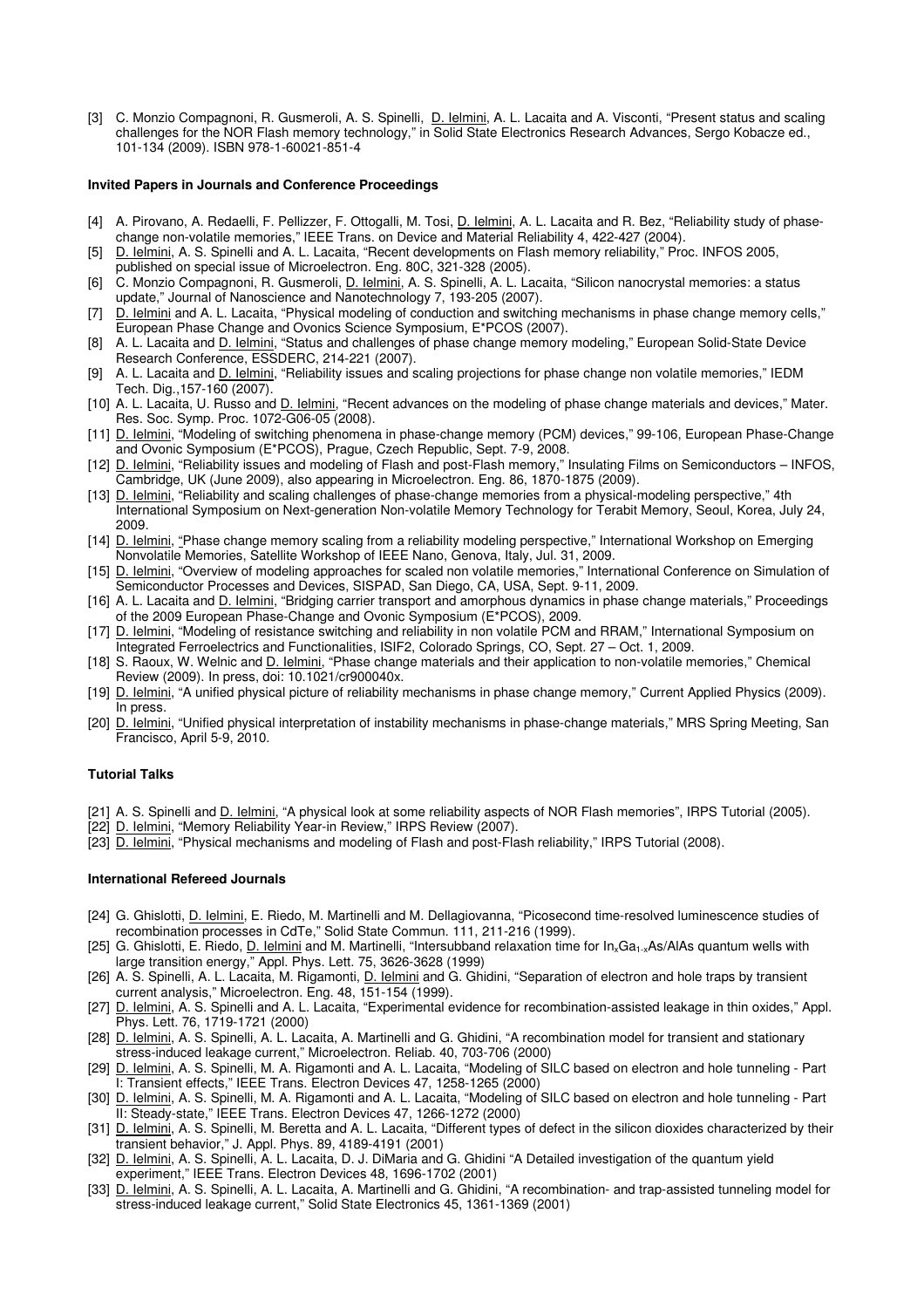- [34] D. Ielmini, A. S. Spinelli, A. L. Lacaita and A. Modelli, "A new two-trap tunneling model for the anomalous SILC in flash memories," Microelectron. Eng. 59, 189-195 (2001)
- [35] D. Ielmini, A. S. Spinelli, A. L. Lacaita and A. Modelli, "Equivalent cell approach for extraction of the SILC distribution in Flash EEPROM cells," IEEE Electron Device Lett. 23, 40-42 (2002)
- [36] D. Ielmini, A. S. Spinelli, A. L. Lacaita and G. Ghidini, "Modeling of stress-induced leakage current and impact ionization in MOS devices," Solid State Electronics 46, 417-422 (2002)
- [37] D. Ielmini, A. S. Spinelli, A. L. Lacaita and A. Visconti, "Statistical profiling of SILC spot in Flash memories," IEEE Trans. Electron Devices 49, 1723-1728 (2002)
- [38] D. Ielmini, A. S. Spinelli, A. L. Lacaita and A. Modelli, "Modeling of anomalous SILC in Flash memories based on tunneling at multiple defects," Solid State Electronics 46, 1749-1756 (2002)
- [39] D. Ielmini, A. S. Spinelli, A. L. Lacaita and A. Modelli, "A statistical model for SILC in Flash memories," IEEE Trans. Electron Devices 49, 1955-1961 (2002)
- [40] G. Ghidini, A. Garavaglia, G. Giusto, A. Ghetti, R. Bottini, D. Peschiaroli, M. Scaravaggi, F. Cazzaniga and D. Ielmini, "Impact of gate stack process on conduction and reliability of 0.18um PMOSFET," Microelectron. Reliab. 43, 1221-1227 (2003)
- [41] C. Monzio Compagnoni, D. Ielmini, A. S. Spinelli, A. L. Lacaita and C. Gerardi, "Study of nanocrystal memory reliability by CAST structures," Solid-State Electronics 48, 1497-1502 (2004)
- [42] D. Ielmini, A. L. Lacaita, A. Pirovano, F. Pellizzer and R. Bez, "Analysis of phase distribution in phase-change non volatile memories," IEEE Electron Device Lett. 25, 507-509 (2004).
- [43] D. Ielmini, A. S. Spinelli, A. L. Lacaita and M. J. van Duuren, "Defect generation statistics in thin gate oxides," IEEE Trans. Electron Devices 51, 1288-1295 (2004).
- [44] D. Ielmini, A. S. Spinelli, A. L. Lacaita and M. J. van Duuren, "Impact of correlated generation of oxide defects on SILC and breakdown distributions," IEEE Trans. Electron Devices 51, 1281-1287 (2004).
- [45] A. Redaelli, A. Pirovano, F. Pellizzer, A. L. Lacaita, D. Ielmini and R. Bez, "Electronic switching effect and phase-change transition in chalcogenide materials," IEEE Electron Device Lett. 25, 684-686 (2004).
- [46] D. Ielmini, A. S. Spinelli, A. L. Lacaita and M. J. van Duuren, "A comparative study of characterization techniques for oxide reliability in Flash memories," IEEE Trans. on Device and Material Reliability 4, 320-326 (2004).
- [47] G. Puzzilli, D. Caputo, F. Irrera, C. Monzio Compagnoni, D. Ielmini, A. S. Spinelli, A. L. Lacaita and C. Gerardi, "Improving floating-gate memory reliability by nanocrystal storage and pulsed tunnel programming," IEEE Trans. on Device and Material Reliability 4, 390-396 (2004).
- [48] C. Monzio Compagnoni, *D. Ielmini, A. S. Spinelli and A. L. Lacaita, "Modeling of tunneling P/E for nanocrystal memories,"* IEEE Trans. Electron Devices 52, 569-576 (2005).
- [49] R. Gusmeroli, A. S. Spinelli, C. Monzio Compagnoni, D. lelmini and A. L. Lacaita, "Edge and percolation effects on Vt window in nanocrystal memories," Microelectronics Engineering 80, 186-189 (2005).
- [50] D. Ielmini, D. Mantegazza, A. L. Lacaita, A. Pirovano and F. Pellizzer, "Parasitic reset in the programming transient of phase change memories," IEEE Electron Device Lett. 26, 799-801 (2005).
- [51] C. Monzio Compagnoni, *D. Ielmini*, A. S. Spinelli and A. L. Lacaita, "Optimization of threshold voltage window under tunneling program/erase in nanocrystal memories," IEEE Trans. Electron Devices 52, 2473-2481 (2005).
- [52] D. Ielmini, D. Mantegazza, A. L. Lacaita, A. Pirovano and F. Pellizzer, "Switching and programming dynamics in phase change memory cells," Solid-State Electronics 49, 1826-1832 (2005).
- [53] D. Ielmini, A. S. Spinelli and A. Visconti, "Characterization of oxide trap energy by analysis of the SILC roll-off regime in Flash memories," IEEE Trans. Electron Devices 53, 126-134 (2006).
- [54] C. Monzio Compagnoni, D. Ielmini, A. S. Spinelli and A. L. Lacaita, "Extraction of the floating-gate capacitive-couplings for drain turn-on estimation in discrete-trap memories," Microelectron. Eng. 83, 319-322 (2006).
- [55] <u>D. Ielmini</u>, A. Ghetti, A. S. Spinelli and A. Visconti, "A study of hot hole injection during programming drain disturb in Flash memories," IEEE Trans. Electron Devices 53, 668-676 (2006).
- [56] R. Gusmeroli, A. S. Spinelli, C. Monzio Compagnoni, and D. Ielmini, "Threshold-voltage statistics and conduction regimes in nanocrystal memories," IEEE Electron Device Lett. 27, 409-411 (2006).
- [57] U. Russo, D. Ielmini, A. Redaelli and A. L. Lacaita, "Intrinsic data retention in nanoscaled phase-change memories Part I: Monte Carlo model for crystallization and percolation," IEEE Trans. Electron Devices 53, 3032-3039 (2006).
- [58] A. Redaelli, D. Ielmini, U. Russo and A. L. Lacaita, "Intrinsic data retention in nanoscaled phase-change memories Part II: Statistical analysis and prediction of failure time," IEEE Trans. Electron Devices 53, 3040-3046 (2006).
- [59] D. Ielmini, A. L. Lacaita and D. Mantegazza, "Recovery and drift dynamics of resistance and threshold voltages in phase change memories," IEEE Trans. Electron Devices 54, 308-315 (2007).
- [60] D. Ielmini and Y. Zhang, "Evidence for trap-limited transport in the subthreshold conduction regime of chalcogenide glasses," Appl. Phys. Lett. 90, 192102 (2007).
- [61] D. Ielmini and Y. Zhang, "Analytical model for subthreshold conduction and threshold switching in chalcogenide-based memory devices," J. Appl. Phys. 102, 054517 (2007).
- [62] U. Russo, D. Ielmini and A. L. Lacaita, "Analytical modeling of chalcogenide crystallization for PCM data-retention extrapolation," IEEE Trans. Electron Devices 54, 2769-2777 (2007).
- [63] D. Mantegazza, D. Ielmini, A. Pirovano and A. L. Lacaita "Anomalous cells with low resistance in phase change memory arrays," IEEE Electron Device Lett. 28, 865-867 (2007).
- [64] U. Russo, D. Ielmini, A. Redaelli and A. L. Lacaita, "Modeling of programming and read performance in phase-change memories - Part I: Cell optimization and scaling," IEEE Trans. Electron Devices 55, 506-514 (2008).
- [65] U. Russo, D. Ielmini, A. Redaelli and A. L. Lacaita, "Modeling of programming and read performance in phase-change memories – Part II: program disturb and mixed scaling approach," IEEE Trans. Electron Devices 55, 515-522 (2008).
- [66] A. Redaelli, A. Pirovano, I. Tortorelli, D. Ielmini and A. L. Lacaita "A reliable technique for experimental evaluation of crystallization activation energy in PCMs," IEEE Electron Device Lett. 29, 41-43 (2008).
- D. Mantegazza, D. Ielmini, A. Pirovano, A. L. Lacaita, E. Varesi, F. Pellizzer and R. Bez, "Explanation of programming distributions in phase-change memory arrays based on crystallization time statistics," Solid-State Electronics. 52, 584-590 (2008).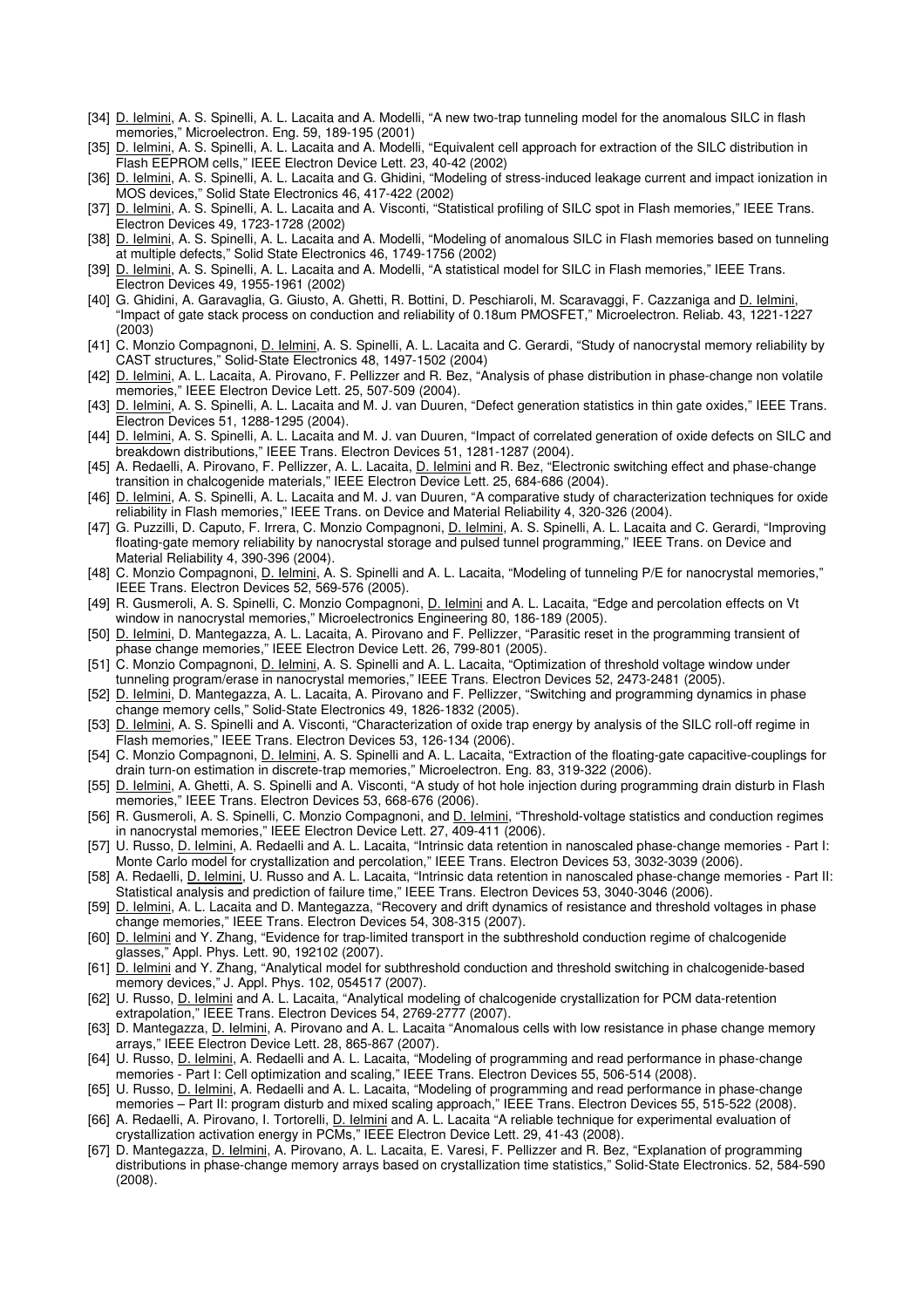- [68] A. Redaelli, D. Ielmini, U. Russo and A. L. Lacaita "Modeling and simulation of conduction characteristics and programming operation in nanoscaled phase-change memory cells," J. Computational and Theoretical Nanoscience 5, 1183-1191  $(2008)$
- [69] D. Ielmini, D. Mantegazza and A. L. Lacaita, "Voltage controlled relaxation oscillations in phase-change memory devices," IEEE Electron Device Lett. 30, 568-570 (2008).
- [70] D. Ielmini, S. Lavizzari, D. Sharma and A. L. Lacaita, "Temperature acceleration of structural relaxation in Ge<sub>2</sub>Sb<sub>2</sub>Te<sub>5</sub>," Appl. Phys. Lett. 92, 193511 (2008).
- [71] D. Ielmini, "Threshold switching mechanism by high-field energy gain in the hopping transport of chalcogenide glasses," Phys. Rev. B 78, 035308 (2008).
- [72] A. L. Lacaita, D. Ielmini and D. Mantegazza, "Status and challenges of phase change memory modeling," Solid-State Electronics 52, 1443-1451 (2008).
- [73] U. Russo, D. Ielmini, C. Cagli and A. L. Lacaita, "Filament conduction and reset mechanism in NiO-based resistiveswitching memory (RRAM) devices," IEEE Trans. Electron Devices 56, 186-192 (2009).
- [74] U. Russo, D. Ielmini, C. Cagli and A. L. Lacaita, "Self-accelerated thermal dissolution model for reset programming in NiObased resistive switching memory (RRAM) devices," IEEE Trans. Electron Devices 56, 193-200 (2009).
- [75] M. Boniardi, A. Redaelli, A. Pirovano, I. Tortorelli, D. lelmini and F. Pellizzer, "A physics-based model of electrical conduction decrease with time in amorphous Ge<sub>2</sub>Sb<sub>2</sub>Te<sub>5</sub>," J. Appl. Phys. 105, 084506 (2009).
- [76] U. Russo, D. Kalamanathan, D. Ielmini, A. L. Lacaita and M. Kozicki, "Study of multilevel programming in programmable metallization cell (PMC) memory," IEEE Trans. Electron Devices 56,1040-1047 (2009).
- [77] D. Ielmini, C. Cagli and F. Nardi, "Resistance transition in metal oxides induced by electronic threshold switching," Appl. Phys. Lett. 94, 063511 (2009).
- [78] D. Ielmini and M. Boniardi, "Common signature of many-body thermal excitation in structural relaxation and crystallization of chalcogenide glasses," Appl. Phys. Lett. 94, 091906 (2009).
- [79] D. Ielmini, M. Boniardi, A. L. Lacaita, A. Redaelli and A. Pirovano, "Unified mechanisms for structure relaxation and crystallization in phase-change memory," Microelectron. Eng. 86, 1942-1945 (2009).
- [80] D. Ielmini, D. Sharma, S. Lavizzari and A. L. Lacaita, "Reliability impact of chalcogenide-structure relaxation in phase change memory (PCM) cells – Part I: Experimental study," IEEE Trans. Electron Devices 56, 1070-1077 (2009).
- [81] S. Lavizzari, D. Ielmini, D. Sharma and A. L. Lacaita, "Reliability impact of chalcogenide-structure relaxation in phase change memory (PCM) cells – Part II: Physics-based modeling," IEEE Trans. Electron Devices 56, 1078-1085 (2009).
- [82] D. Kamalanathan, U. Russo, D. Ielmini, and M. N. Kozicki, "Voltage-driven ON-OFF transition and tradeoff with program and erase current in programmable metallization cell (PMC) memory," IEEE Electron Device Lett. 30, 553-555 (2009).
- [83] D. Ielmini and F. Gattel, "Delay correction for accurate extraction of time exponent and activation energy of NBTI," IEEE Electron Device Lett. 30, 684-686 (2009).
- [84] C. Cagli, F. Nardi and D. Ielmini, "Modeling of set/reset operations in NiO-based resistive-switching memory (RRAM) devices," IEEE Trans. Electron Devices 56, 1712-1720 (2009).
- [85] D. Ielmini, M. Manigrasso, F. Gattel and G. Valentini, "A new NBTI model based on hole trapping and structure relaxation in MOS dielectrics," IEEE Trans. Electron Devices 56, 1943-1952 (2009).
- [86] U. Russo, C. Cagli, S. Spiga, E. Cianci and D. Ielmini, "Impact of electrode materials on resistive-switching memory (RRAM) programmning," IEEE Electron Device Lett. 30, 817-819 (2009).

## **International Conference Proceedings**

- [87] M. Elena, D. Ielmini, A. Miotello and P. M. Ossi, "Structure and properties of sputter-deposited BN thin films," Elevated Temperature Coatings: Science and Technology II, TMS, N. B. Dahotre and J. M. Hampikian eds., 139-148 (1996). ISBN 0-87339-313-9
- [88] G. Ghislotti, *D. Ielmini*, E. Riedo and M. Martinelli, "Picosecond time-resolved studies of defect-related recombination in high-resistivity CdTe, CdZnTe," Mat. Res. Soc. Symp. Proc., 510, 601-605 (1998). ISBN 1-55899-416-5
- [89] D. Ielmini, A. S. Spinelli, A. L. Lacaita and G. Ghidini, "Impact ionization and stress-induced leakage current in thin gate oxides," Proc. ULIS 2000 Workshop, F. Balestra ed., 85-88 (2000). ISBN 2-9514840-0-3
- [90] D. Ielmini, A. S. Spinelli, A. L. Lacaita and G. Ghidini, "Evidence for recombination at oxide defects and new SILC model," Proc. IRPS, 55-64 (2000). ISBN 0-7803-5860-0
- [91] D. Ielmini, A. S. Spinelli, A. L. Lacaita and G. Ghidini, "Role of interface and bulk defect-states in the low-voltage leakage conduction of ultrathin oxides," Proc. Eur. Solid-State Device Res. Conf. 2000, Frontier Group, W. A. Lane et al. eds., 312- 315 (2000). ISBN 2-86332-248-6
- [92] D. Ielmini, A. S. Spinelli, A. L. Lacaita, D. J. DiMaria and G. Ghidini, "Experimental and numerical analysis of the quantum yield," IEDM Tech. Dig. 331-334 (2000). ISBN 0-7803-6438-4
- [93] A. Modelli, F. Gilardoni, D. Ielmini and A. S. Spinelli "A new conduction mechanism for the anomalous bits in thin oxides Flash EEPROMs," Proc. IRPS, 61-66 (2001). ISBN 0-7803-6587-9
- [94] D. Ielmini, A. S. Spinelli, A. L. Lacaita, L. Confalonieri and A. Visconti, "New technique for fast characterization of SILC distribution in Flash arrays," Proc. IRPS, 73-80 (2001). ISBN 0-7803-6587-9
- [95] D. Ielmini, A. S. Spinelli, A. L. Lacaita and A. Modelli, "Statistical modeling of reliability and scaling projections for Flash memories," IEDM Tech. Dig. 703-706 (2001). ISBN 0-7803-7050-3
- [96] D. Ielmini, A. S. Spinelli, A. L. Lacaita, R. Leone and A. Visconti, "Localization of SILC in Flash memories after program/erase cycling," Proc. IRPS, 1-6 (2002). ISBN 0-7803-7352-9
- [97] D. Ielmini, A. S. Spinelli, A. Lacaita, M. Gubello and M. J. van Duuren, "Monitoring Flash EEPROM reliability by equivalent cell analysis," Proc. Eur. Solid-State Device Res. Conf. 2002, University of Bologna, G. Baccarani et al. eds., 359-362 (2002). ISBN 88-900847-8-2
- [98] D. Ielmini, A. S. Spinelli, A. L. Lacaita and M. J. van Duuren, "Correlated defect generation in thin oxides and its impact on Flash reliability," IEDM Tech. Dig. 143-146 (2002). ISBN 0-7803-7462-2
- [99] A. Chimenton, A. S. Spinelli, D. Ielmini, A. L. Lacaita, A. Visconti and P. Olivo, "Drain-accelerated degradation of tunnel oxides in Flash memories," IEDM Tech. Dig. 167-170 (2002). ISBN 0-7803-7462-2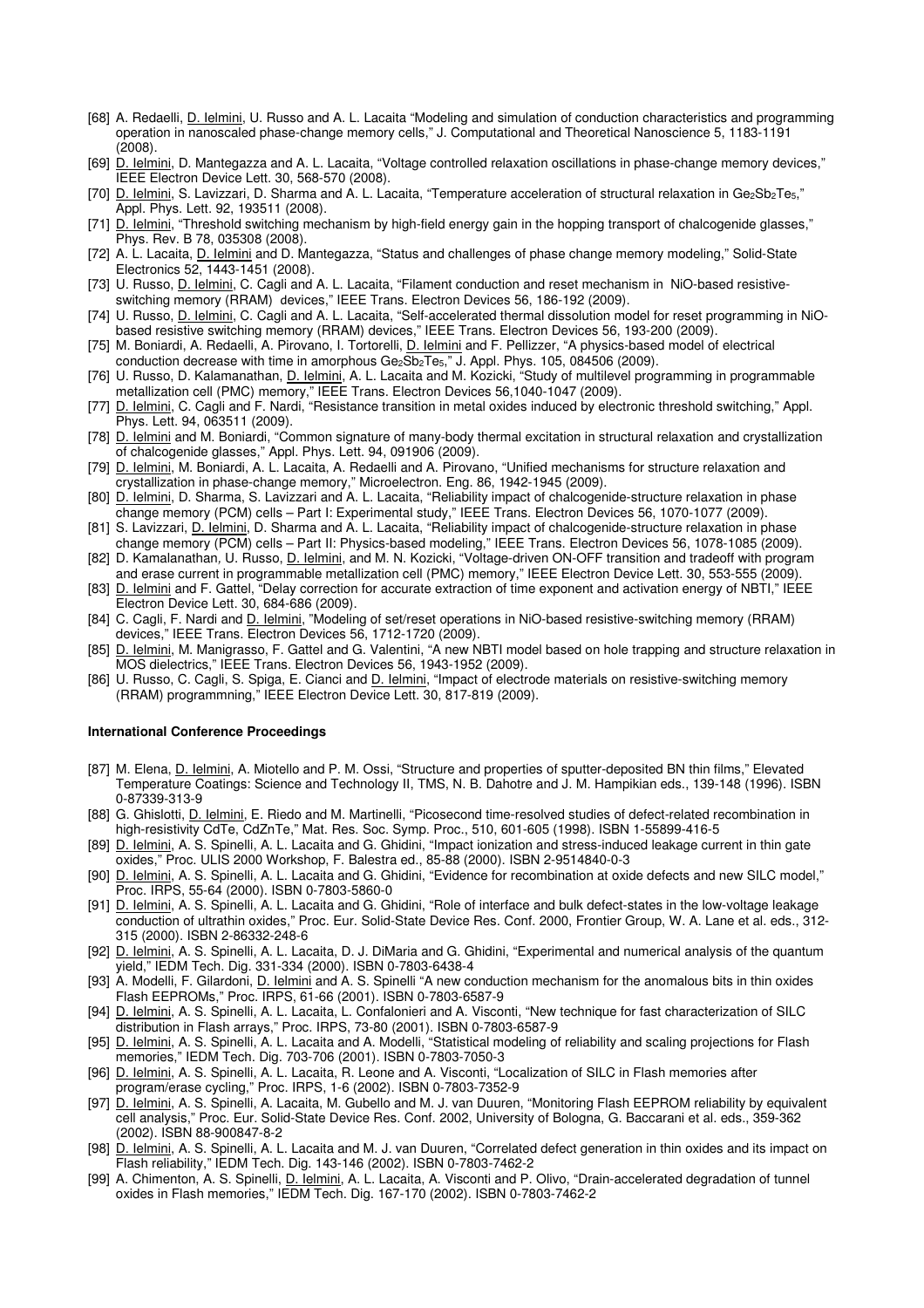- [100] A. S. Spinelli, D. Ielmini, A. L. Lacaita, A. Sebastiani and G. Ghidini, "Analysis of quantum yield in n-channel MOSFETs," Proc. IRPS, 412-416 (2003). ISBN 0-7803-7649-8
- [101] C. Monzio Compagnoni, D. Ielmini, A. S. Spinelli, A. L. Lacaita, C. Previtali and C. Gerardi, "Study of data retention for nanocrystal Flash memories," Proc. IRPS, 506-512 (2003). ISBN 0-7803-7649-8
- [102] D. Ielmini, A. Ghetti, S. Beltrami, A. S. Spinelli, A. L. Lacaita and A. Visconti, "Experimental and Monte Carlo analysis of drain-avalanche hot-hole injection for reliability optimization in Flash memories," IEDM Tech. Dig., 157-160 (2003). ISBN 0-7803-7872-5
- [103] C. Monzio Compagnoni, D. Ielmini, A. S. Spinelli, A. L. Lacaita, C. Gerardi, L. Perniola, B. De Salvo and S. Lombardo, "Program/erase dynamics and channel conduction in nanocrystal memories," IEDM Tech. Dig., 549-552 (2003). ISBN 0- 7803-7872-5
- [104] B. De Salvo, C. Gerardi, S. Lombardo, T. Baron, L. Perniola, D. Mariolle, P. Mur, A. Toffoli, M. Gely, M. N. Semeria, S. Deleonibus, G. Ammendola, V. Ancarani, M. Melanotte, R. Bez, L. Baldi, D. Corso, I. Crupi, R. A. Puglisi, G. Nicotra, E. Rimini, F. Mazen, G. Ghibaudo, G. Pananakakis, C. Monzio Compagnoni, D. Ielmini, A. S. Spinelli, A. L. Lacaita, Y. M. Wan, K. van der Jeugd, "How far will Silicon nanocrystals push the scaling limits of NVMs technologies?," IEDM Tech. Dig., 597-600 (2003). ISBN 0-7803-7872-5<br>11051 - A. Itri. D. Ielmini, A. L. Lacaita, A.
- [105] A. Itri, D. Ielmini, A. L. Lacaita, A. Pirovano, F. Pellizzer and R. Bez, "Analysis of phase-transformation dynamics and estimation of amorphous-chalcogenide fraction in phase-change memories," Proc. IRPS, 209-215 (2004). ISBN 0-7803- 8315-X
- [106] C. Monzio Compagnoni, D. Ielmini, A. S. Spinelli, A. L. Lacaita, C. Gerardi and S. Lombardo, "Statistical analysis of nanocrystal memory reliability," Proc. IRPS, 509-514 (2004). ISBN 0-7803-8315-X
- [107] D. Ielmini, C. Monzio Compagnoni, A. S. Spinelli, A. L. Lacaita and C. Gerardi, "A new channel percolation model for Vt shift in discrete-trap memories," Proc. IRPS, 515-521 (2004). ISBN 0-7803-8315-X
- [108] A. L. Lacaita, A. Redaelli, D. Ielmini, M. Tosi, F. Pellizzer, A. Pirovano and R. Bez, "Programming and disturb characteristics in nonvolatile phase-change memories," Proc. NVSM Workshop, 26-27 (2004).
- [109] D. Ielmini, A. S. Spinelli, A. L. Lacaita, M. Robustelli, L. Chiavarone and A. Visconti, "High-energy oxide traps and anomalous soft-programming in Flash memories," IEDM Tech. Dig., 493-496 (2004). ISBN 0-7803-8684-1
- [110] A. L. Lacaita, A. Redaelli, D. Ielmini, F. Pellizzer, A. Pirovano, A. Benvenuti and R. Bez, "Electrothermal and phasechange dynamics in chalcogenide-based memories," IEDM Tech. Dig., 911-914 (2004). ISBN 0-7803-8684-1
- [111] C. Monzio Compagnoni, D. Ielmini, A. S. Spinelli, A. L. Lacaita and R. Sotgiu, "Reliability assessment of discrete-trap memories for NOR applications," Proc. IRPS, 240-245 (2005). ISBN 0-7803-8803-8
- [112] D. Ielmini, D. Mantegazza, A. L. Lacaita, A. Pirovano and F. Pellizzer, "Effects of threshold switching and parasitic capacitance in the programming transient of chalcogenide phase-change memories," Proc. International Conference on Memory Technology and Design, 195-198 (2005).
- [113] A. Pirovano, F. Pellizzer, A. Redaelli, I. Tortorelli, E. Varesi, F. Ottogalli, M. Tosi, P. Besana, R. Cecchini, R. Piva, M. Magistretti, M. Scaravaggi, G. Mazzone, P. Petruzza, F. Bedeschi, T. Marangon, A. Modelli, D. Ielmini, A. L. Lacaita, and R. Bez, "uTrench phase-change memory cell engineering and optimization," Proc. European Solid State Device Research Conference, 313-316 (2005).
- [114] D. Ielmini, A. L. Lacaita, D. Mantegazza, F. Pellizzer and A. Pirovano, "Assessment of threshold switching dynamics in phase-change chalcogenide memories," IEDM Tech. Dig., 897-900 (2005). ISBN 0-7803-9268-1
- [115] R. Gusmeroli, A. S. Spinelli, C. Monzio Compagnoni, D. Ielmini, F. Morelli and A. L. Lacaita, "Program and SILC constraints on NC memories scaling: a Monte Carlo approach," IEDM Tech. Dig., 1061-1064 (2005). ISBN 0-7803-9268-1
- [116] A. Redaelli, D. Ielmini, A. L. Lacaita, F. Pellizzer, A. Pirovano and R. Bez, "Impact of crystallization statistics on data retention for phase change memories," IEDM Tech. Dig., 761-764 (2005). ISBN 0-7803-9268-1
- [117] D. Ielmini, A. S. Spinelli, A. L. Lacaita, L. Chiavarone and A. Visconti, "A new charge-trapping technique to extract SILC-trap time constants in SiO2," IEDM Tech. Dig., 551-554 (2005). ISBN 0-7803-9268-1
- [118] R. Gusmeroli, A. S. Spinelli, C. Monzio Compagnoni, D. Ielmini, and A. L. Lacaita, "A Monte Carlo investigation of nanocrystal memory reliability," 7th International Conference on Thermal, Mechanical and Multiphysics Simulation and Experiments in Micro-Electronics and Micro-Systems, EuroSime, 1-5 (2006). ISBN I-4244-0276-X
- [119] D. Mantegazza, <u>D. Ielmini,</u> A. Pirovano, B. Gleixner, A. L. Lacaita, E. Varesi, F. Pellizzer, and R. Bez, "Electrical characterization of anomalous cells in phase change memory arrays," IEDM Tech. Dig., 53-56, 2006.
- [120] D. Ielmini and Y. Zhang, "Physics-based analytical model of chalcogenide-based memories for array simulation," IEDM Tech. Dig., 401-404, 2006. ISBN 1-4244-0438-X
- [121] U. Russo, *D. Ielmini* and A. L. Lacaita, "A physics-based crystallization model for retention in phase-change memories," Proc. IRPS, 547-553 (2007). ISBN 1-4244-0918-7
- [122] D. Mantegazza, D. Ielmini, A. Pirovano, A. L. Lacaita, E. Varesi, F. Pellizzer and R. Bez, "Effects of the crystallization statistics on programming distributions in phase-change memory arrays," International Conference on Memory Technology and Design, 43-46, 2007.
- [123] U. Russo, A. Redaelli, D. Ielmini and A. L. Lacaita, "Geometry and material optimization for programming current scaling in phase change memory," International Conference on Memory Technology and Design, 55-58, 2007.<br>[124] D. Mantegazza, <u>D. Ielmini,</u> E. Varesi, A. Pirovano and A. L. Lacaita, "Statistical analysis and modeling of r
- D. Mantegazza, D. Ielmini, E. Varesi, A. Pirovano and A. L. Lacaita, "Statistical analysis and modeling of programming and retention in PCM arrays," IEDM Tech. Dig., 311-314, 2007.
- [125] D. Ielmini, S. Lavizzari, D. Sharma and A. L. Lacaita "Physical interpretation, modeling and impact on phase change memory (PCM) reliability of resistance drift due to chalcogenide structural relaxation," IEDM Tech. Dig., 939-942, 2007.
- [126] U. Russo, D. Ielmini, C. Cagli, A. L. Lacaita, S. Spiga, C. Wiemer, M. Perego and M. Fanciulli, "Conductive-filament switching analysis and self-accelerated thermal dissolution model for reset in NiO-based RRAM," IEDM Tech. Dig., 775- 778, 2007.
- [127] D. Ielmini, D. Sharma, S. Lavizzari and A. L. Lacaita, "Physical mechanism and temperature acceleration of relaxation effects in phase-change memory cells," Proc. IRPS, 597-603 (2008).
- [128] S. Lavizzari, D. Ielmini, D. Sharma and A. L. Lacaita, "Structural relaxation in chalcogenide-based phase change memories (PCMs): from defect-annihilation kinetic to device-reliability prediction," E\*PCOS, Prague, Czech Republic, Sept. 7-9, 2008.<br>S. La
- S. Lavizzari, D. Ielmini, D. Sharma and A. L. Lacaita, "Transient effects of delay, switching and recovery in phase change memory (PCM) devices," IEDM Tech. Dig., 215-218 (2008).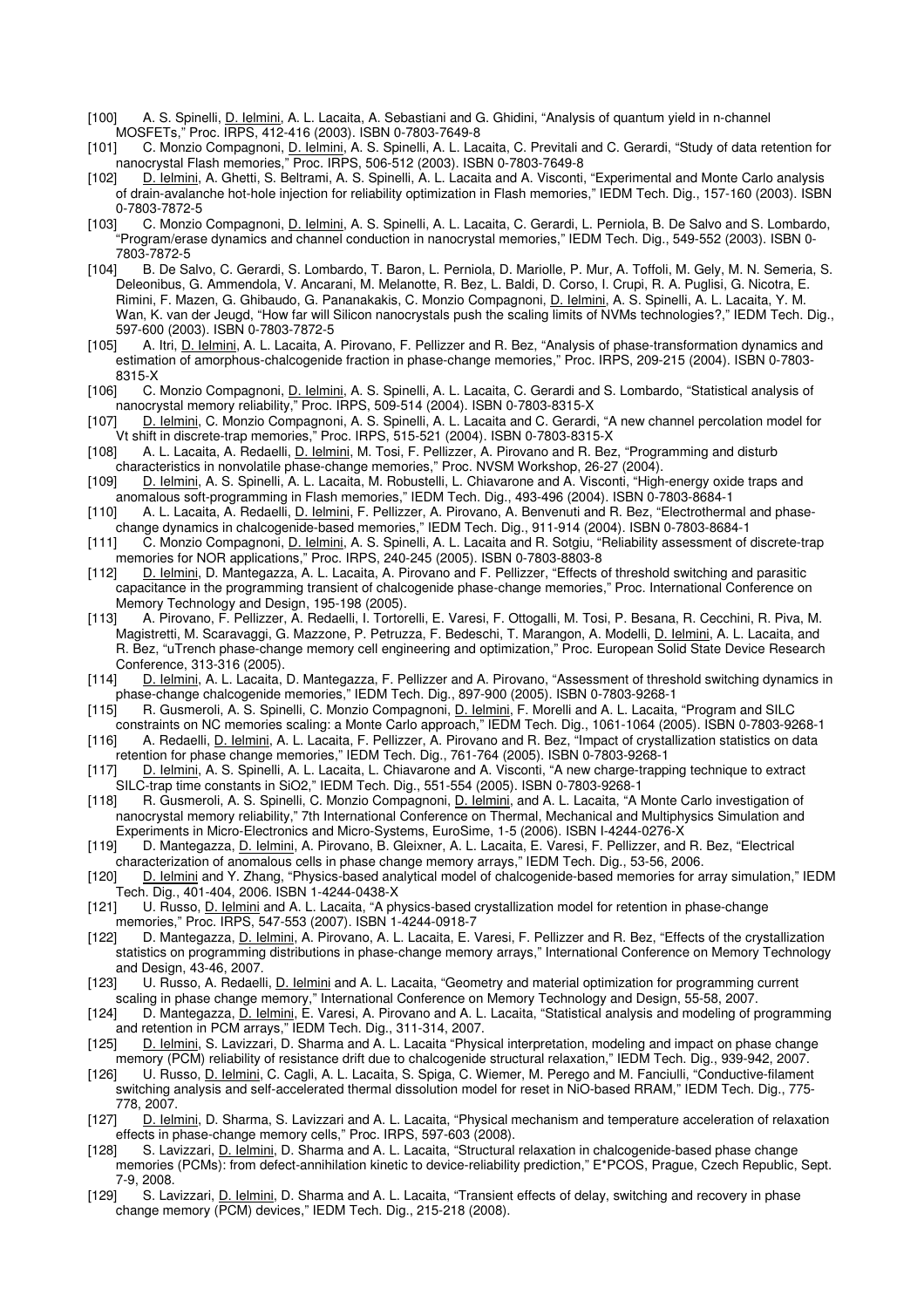- [130] C. Cagli, D. Ielmini, F. Nardi and A. L. Lacaita, "Evidence for threshold switching in the set process of NiO-based RRAM and physical modeling for set, reset, retention and disturb prediction," IEDM Tech. Dig., 301-304 (2008).
- [131] D. Ielmini, M. Manigrasso, F. Gattel and G. Valentini, "A unified model for permanent and recoverable NBTI based on hole trapping and structure relaxation," Proc. IRPS, 26-32 (2009). ISBN: 978-1-4244-2889-2
- [132] M. Boniardi, D. Ielmini, S. Lavizzari, A. L. Lacaita, A. Redaelli and A. Pirovano, "Statistical and scaling behavior of structural relaxation effects in phase change memory (PCM) devices," Proc. IRPS, 122-127 (2009). ISBN: 978-1-4244- 2889-2
- [133] S. Spiga, A. Lamperti, E. Cianci, G. Tallarida, F. Volpe, M. Fanciulli, A. Demolliens, Ch. Turquat, Ch. Muller, U. Russo, C. Cagli and D. Ielmini, "Engineering of electrode materials for NiO resistive switching non volatile memories," Mater. Res. Soc. Symp. Proc. (2009).
- [134] A. Demolliens, Ch. Muller, and D. Deleruyelle, S. Spiga, E. Cianci, and M. Fanciulli, F. Nardi, C. Cagli, and D. Ielmini "Reliability of NiO-based resistive switching memory (ReRAM) elements with pillar W bottom electrode," International Memory Workshop, Monterey (2009).<br>1351 D. Fugazza, D. Ielmini, S. Lavizza
- [135] D. Fugazza, D. Ielmini, S. Lavizzari and A. L. Lacaita, "Distributed-Poole-Frenkel modeling of anomalous resistance scaling and fluctuations in phase-change memory (PCM) devices," IEDM Tech. Dig. (2009).<br>[136] D. Ielmini, F. Nardi, A. Vigani, E. Cianci and S. Spiga," Read-disturb limited reliability of
- D. Ielmini, F. Nardi, A. Vigani, E. Cianci and S. Spiga," Read-disturb limited reliability of multilevel NiO-based resistiveswitching memory," IEEE Semiconductor Interface Specialist Conference (SISC), Arlington, VA, Dec. 3-5, 2009.